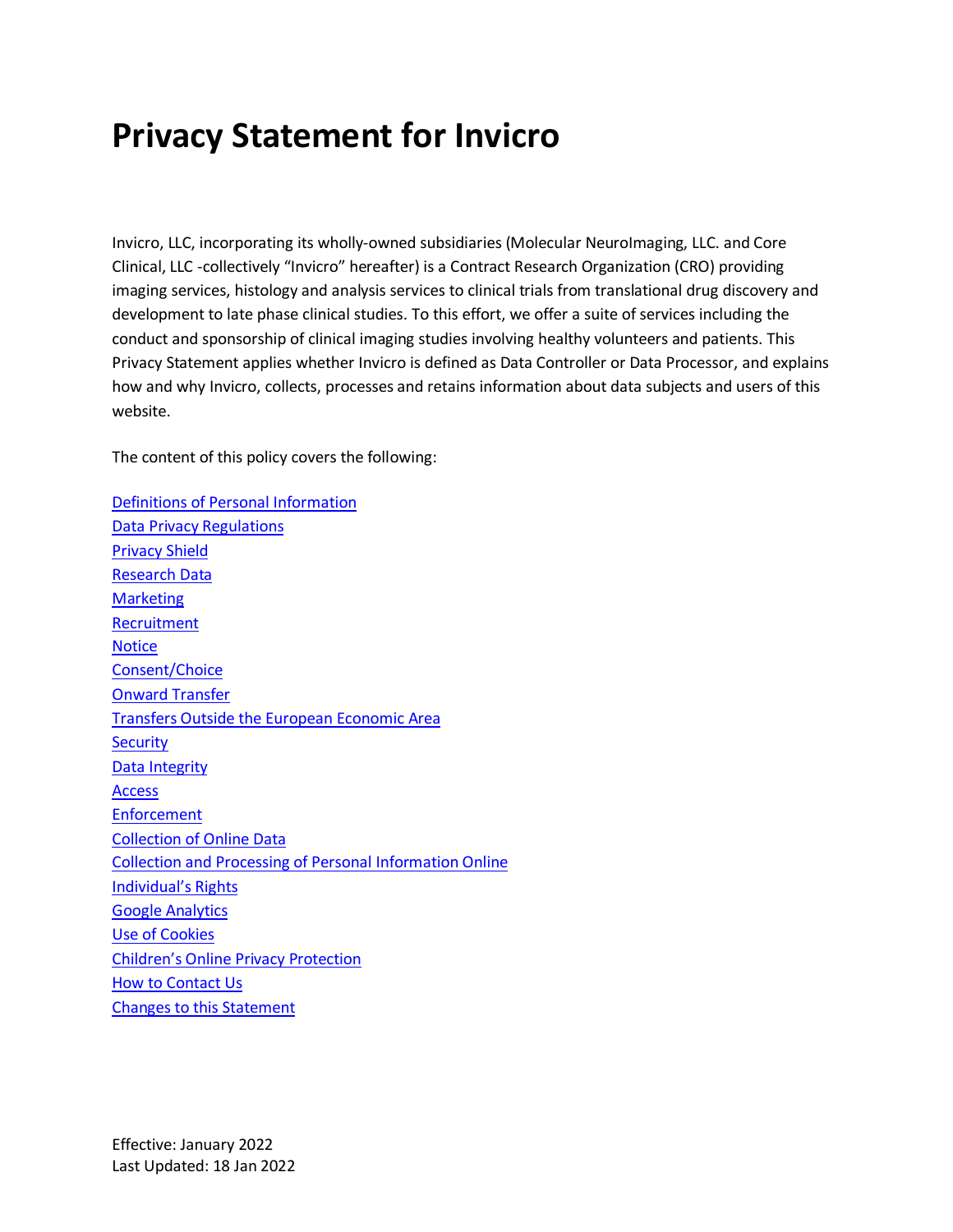# Definitions of Personal Information

"Personal Information" means information relating to an identified or identifiable natural person ('data subject'); an identifiable natural person is one who can be identified, directly or indirectly, in particular by reference to an identifier such as a name, an identification number, location data, an online identifier or to one or more factors specific to the physical, physiological, genetic, mental, economic, cultural or social identity of that natural person.

"Sensitive Information" means Personal Information specifying medical or health conditions, racial or ethnic origin, political opinions, religious or philosophical beliefs, trade union membership or information specifying the sex life or sexual orientation of the individual.

#### <span id="page-1-0"></span>Data Privacy Regulations

Invicro is a global entity and works with Sponsor organisations to ensure compliance to all applicable global and local data privacy requirements. This includes, but is not limited to, the General Data Protection Regulation (GDPR) 2018, and its adoption into UK law through the Data Protection Act 2018. Additionally, Invicro recognizes the California Consumer Protection Act (CCPA) for California-based data subjects. Invicro is not a Covered Entity under the Health Insurance Portability and Accountability Act (HIPAA), however may process personal health information covered by HIPAA requirements through contractual agreements with partner organisations, including those where Invicro acts as a Business Associate. Data privacy controls are in place throughout Invicro to ensure the highest applicable standards of data privacy laws are met.

#### <span id="page-1-1"></span>Privacy Shield

Invicro, is strongly committed to protecting the privacy of individuals' Personal Information. Invicro complies with the EU-U.S. and the Swiss-U.S. Privacy Shield Frameworks, as set forth by the U.S. Department of Commerce regarding the collection, use, and retention of Personal Information transferred from the European Union and/or Switzerland to the United States. Invicro has certified to the Department of Commerce that it adheres to the Privacy Shield Principles. If there is any conflict between the terms in this privacy policy and the Privacy Shield Principles, the Privacy Shield Principles shall govern. To learn more about the Privacy Shield program, and to view our certification, please visit [https://www.privacyshield.gov/.](https://www.privacyshield.gov/)

The EU-U.S. and Swiss-U.S. Privacy Shield Frameworks were designed by the U.S. Department of Commerce, and the European Commission and Swiss Administration, respectively, to provide companies on both sides of the Atlantic with a mechanism to comply with data protection requirements when transferring Personal Information from the European Union and Switzerland to the United States in support of transatlantic commerce.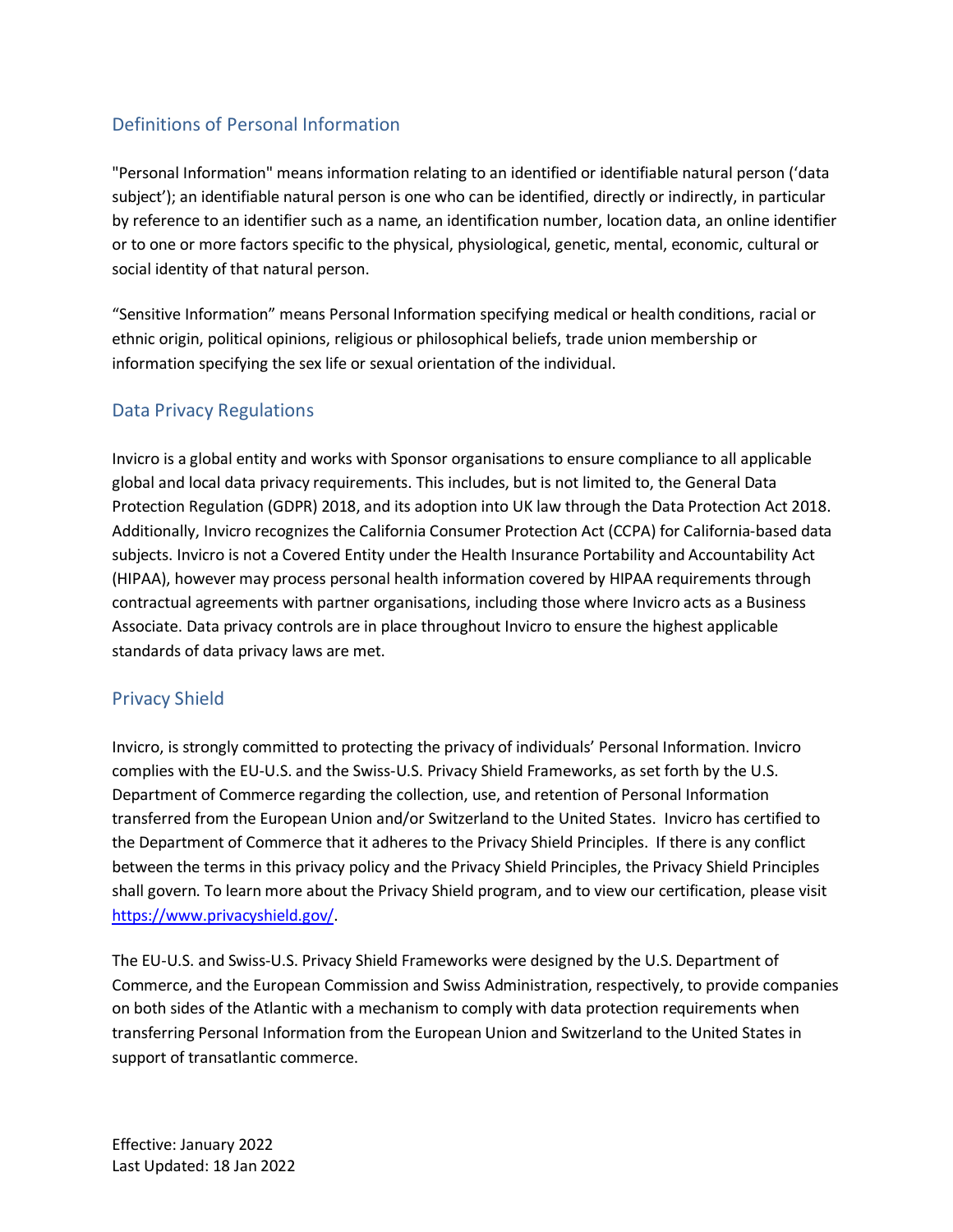The Privacy Shield program, which is administered by the International Trade Administration (ITA) within the U.S. Department of Commerce, enables U.S.-based organizations to join one or both of the Privacy Shield Frameworks in order to benefit from the adequacy determinations. To join either Privacy Shield Framework, a U.S.-based organization will be required to self-certify to the Department of Commerce and publicly commit to comply with the Framework's requirements. While joining the Privacy Shield is voluntary, once an eligible organization makes the public commitment to comply with the Framework's requirements, the commitment will become enforceable under U.S. law.

In July 2020, the Court of Justice of the European Union handed down ruling C-311/18 with respect to the adequacy of the mechanisms and safeguards in place in the USA to protect the data privacy rights of EU citizens. Privacy Shield which had, prior to this judgement, been accepted as protecting these rights, was invalidated, and is now deemed insufficient protection for the data rights of EU citizens.

Any personal data transferred from the EU to the US may be accessed by the US government under the Foreign Intelligence Surveillance Act (2008), if such data is deemed to be relevant to the national security of the USA. This results in limitations to the protection of personal data which are not consistent with the laws of the EU.

Invicro continues to maintain its Privacy Shield certification as a testament to the controls in place aligned with Privacy Shield requirements.

# California Consumers' Privacy Rights and Choices

As clinical research is exempt under the California Consumer Protection Act (CCPA), this legislation does not apply to the research data collected by Invicro for the purpose of clinical trials. Instead, the rights afforded to California consumers under this legislation apply to Personal Information collected for the purposes of Invicro job vacancies, Invicro employment and users of Invicro's website. California consumers may exercise their rights under the California Consumer Protection Act (CCPA) by reaching out to the Data Protection Officer contact provided below. As Invicro does not sell Personal Information, the consumer right to opt out of the "sale" of Personal Information is not applicable to our operations and therefore is not described in this policy.

Right to Know *–* California consumers have the right to request to know the following about our data collection and disclosure practices in the preceding 12 months:

- The categories of personal information we have collected about you;
- The categories of sources from which the personal information was collected;
- The categories of personal information about you we disclosed for a business purpose;
- The categories of third parties to whom the personal information was disclosed for a business purpose;
- The business or commercial purpose for collecting; and
- The specific pieces of personal information that we have collected about you.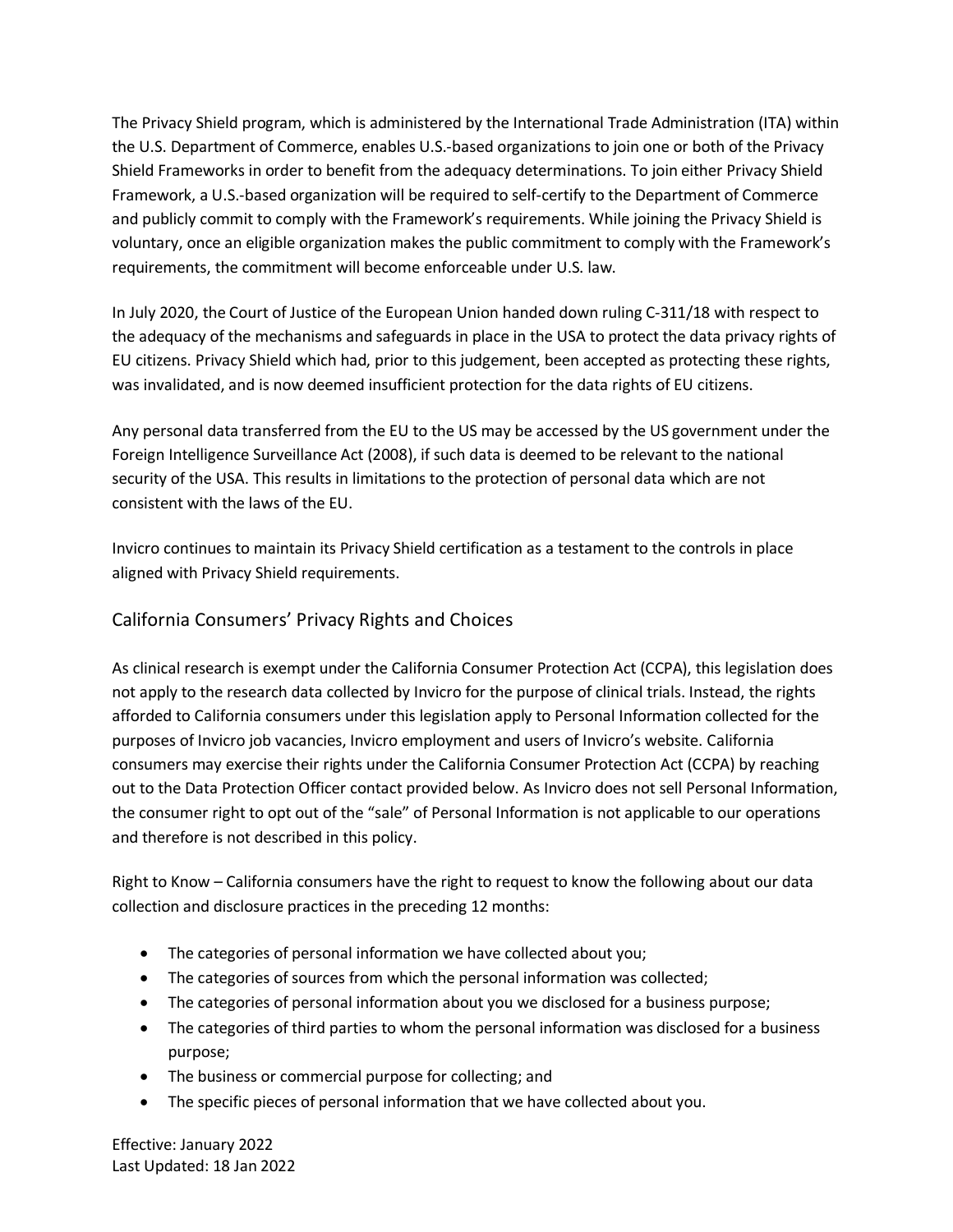Right to Delete *–* California consumers have the right to request us to delete personal information we have collected from them and retained.

Right to Non-Discrimination for Exercise of Your Consumer Rights – You have the right not to receive discriminatory treatment by exercising your privacy rights under CCPA.

For requests to know or requests to delete, we will confirm receipt of your request within 10 business days. We must provide the requested information or delete your personal information within 45 days of receipt of your request, but we can use up to an additional 45 days if we let you know that additional time is needed.

Before responding to your requests to know or requests to delete, we must verify that the person making the request is the person about whom we have collected personal information. We may ask you to provide certain, limited personal information, such as your name and email address to verify and match your identity with our records and systems. Also please be advised that we need to search our records and systems only for the preceding 12 months. There may be cases where we do not have any personal information about you, or we are not able to verify your identity for matching purposes.

#### <span id="page-3-0"></span>Research Data

Invicro uses personally identifiable information to conduct research to improve health and care. As a research company, Invicro has a legitimate interest in using information relating to subject health and care for research studies, when subjects agree to take part in a research study. This means that Invicro will use their data, collected in the course of a research study, in the ways needed to conduct and analyze the research study. Subject's rights to access, change or move their information are limited, as Invicro needs to manage such information in specific ways in order for the research to be reliable and accurate. If a subject withdraws from the study, Invicro will keep the information about them that has been already obtained. To safeguard subject's rights, Invicro will use the minimum personally identifiable information possible.

If subjects wish to raise a complaint regarding how Invicro has handled their Personal Information, they can contact our Data Protection Officer who will investigate the matter. If subjects are not satisfied with our response or believe we are processing Personal Information in a way that is not lawful, they can complain to the National Data Protection Agency, e.g. Information Commissioner's Office (ICO) in the United Kingdom or the Federal Trade Commission (FTC) in the United States.

#### <span id="page-3-1"></span>**Marketing**

If an individual's contact details are provided to Invicro for direct marketing purposes, and consent is provided for us to do so, we would like to use this information to keep in touch with you regarding the latest news and information from our organization. Minimal, non-sensitive information will be retained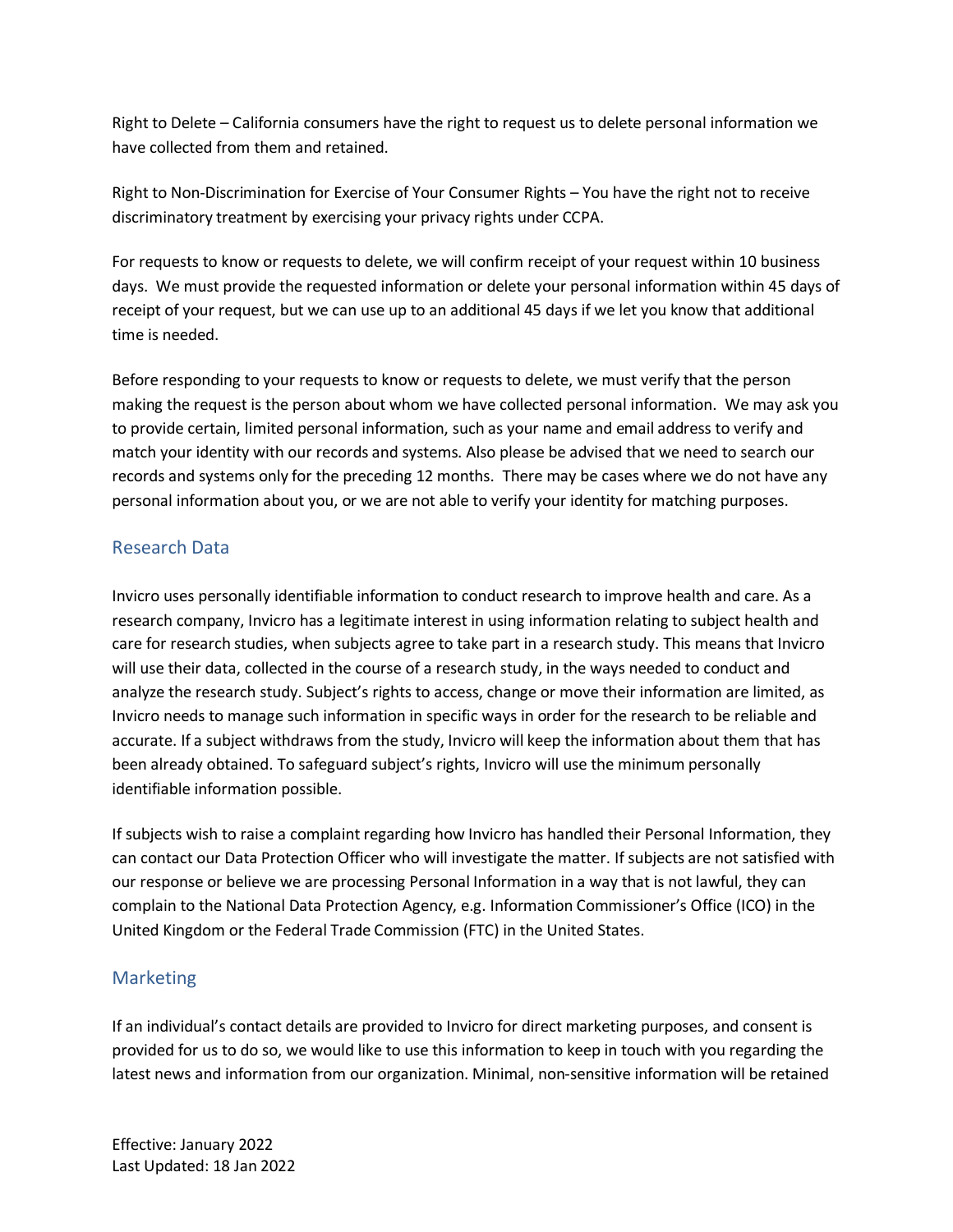to fulfil the requirements of this legitimate interest, and data will not be shared with third parties without notification and appropriate consent of the data subject.

### <span id="page-4-0"></span>Recruitment

An individual's Personal Information may be processed in relation to applying for job vacancies, generally processing any job applications, facilitating the recruitment process and furthering Invicro's relationship with individuals. The legal basis for this processing is Invicro's legitimate interests in finding an appropriate person for a particular role.

Invicro utilises a third-party recruitment management system called RecruiterBox, with applicant data stored on RecruiterBox servers for the relevant retention period.

Where consent has been provided for us to do so, Invicro may consider an individual for opportunities that the individual did not specifically apply for but which Invicro thinks might be a good fit for the individual's skillset.

Where consent to process an individual's information has been provided for the purposes detailed above, Invicro will enter the profile data into our central recruitment database.

Invicro may collect an individual's details, that have been made available, from third-party sources such as websites on which Invicro's job vacancies may be advertised, or through recruitment agencies. This information may include an individual's name, email address, telephone number, and curriculum vitae. Invicro may do this where we identify that an individual is suitable for an available vacancy with us. Invicro may use the contact data to contact an individual to ask whether they would like to be considered for an appropriate vacancy. Invicro's use of the contact data in these circumstances is limited to making contact with an individual to determine whether they are interested in working for us and applying for a role. The legal basis for this processing is Invicro's legitimate interest as a business in finding an appropriate person for a particular role.

Data Retention: Invicro only retains Personal Information for as long as is necessary to render the service requested or to which you have given your consent, except where otherwise provided by law (e.g. in connection with pending litigation). Unsuccessful candidate data will be retained for six months, unless explicit consent is obtained to retain for longer.

#### <span id="page-4-1"></span>**Notice**

Invicro will inform subjects about:

• the right of individuals to access their Personal Information, as required by applicable regional regulations and laws.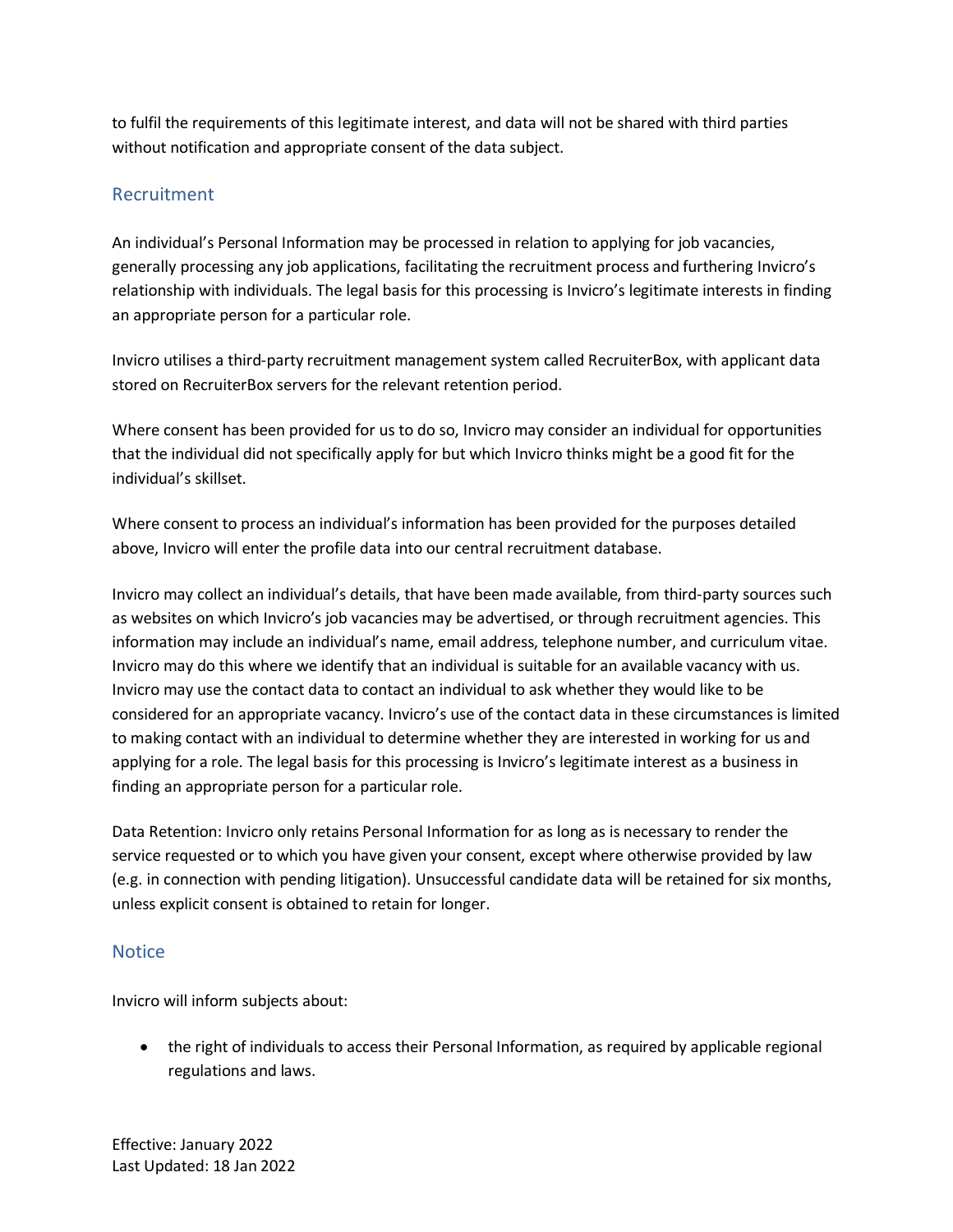- how Invicro will use information from subjects in order to undertake research. When Invicro is the sponsor of the study Invicro will act as the data controller for this study. This means that Invicro is responsible for looking after subject information and using it properly.
- data retention including that Invicro may need to keep study data after the study has completed according to the relevant regulatory requirements.
- their rights to access, change or move their information, including that, for research data, such actions are limited, as Invicro needs to manage subject information in a specific way in order for research to be reliable and accurate.
- subject data obtained in the study, if the subject withdraws from the study. This would include Invicro maintaining the existing information about the subject obtained prior to the withdrawal.
- that Invicro will safeguard the subject's rights, including using the minimum personally identifiable information possible.
- the organization being subject to the investigatory and enforcement powers of the Federal Trade Commission (FTC)
- the requirement for the organization to disclose Personal Information in response to lawful requests by public authorities, including to meet national security or law enforcement requirements
- the organization's liability in cases of onward transfers to third parties
- the possibility, under certain conditions, for the individual to invoke binding arbitration for complaints regarding Privacy Shield compliance not resolved by any of the other Privacy Shield mechanisms. For additional information: [https://www.privacyshield.gov/article?id=ANNEX-I](https://www.privacyshield.gov/article?id=ANNEX-I-introduction)[introduction](https://www.privacyshield.gov/article?id=ANNEX-I-introduction)
- the requirement for the organization to disclose Personal Information in response to lawful requests by public authorities, including to meet national security or law enforcement requirements

In the context of an onward transfer, the organization has responsibility for the processing of Personal Information it receives under the Privacy Shield and subsequently transfers to a third party acting as an agent on its behalf. As a Privacy Shield organization, Invicro shall remain liable under the Principles if its agent processes such Personal Information in a manner inconsistent with the Principles, unless the organization proves that it is not responsible for the event giving rise to the damage.

Invicro will include a notice to individuals regarding the purposes for which we collect and use Personal Information about them, how to contact us, the types of third parties with whom we may share Personal Information (if applicable), and any ways that individuals may limit the use and sharing of such information. This notice will be provided when individuals are first asked to provide Personal Information or as soon thereafter as is practicable.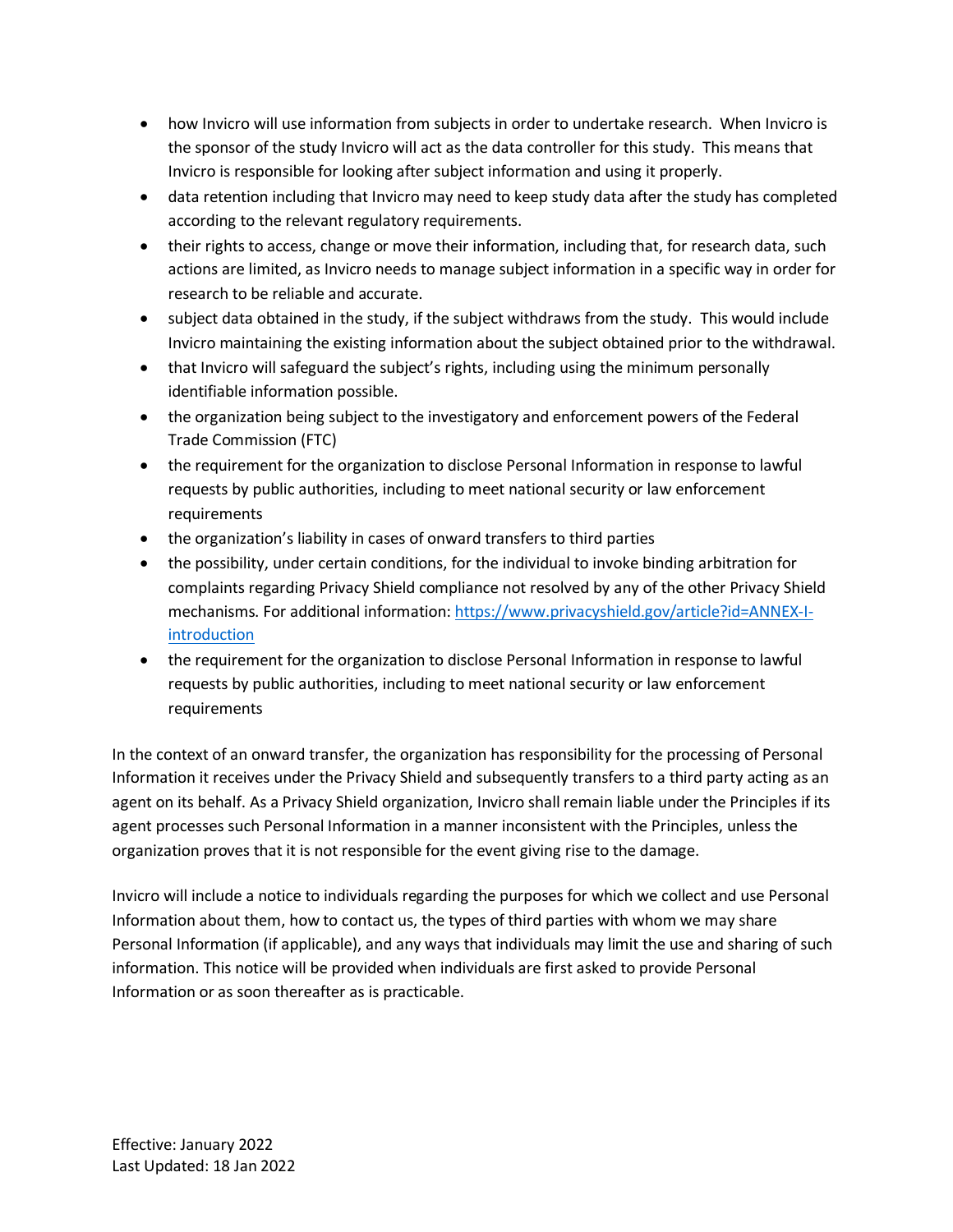# <span id="page-6-0"></span>Consent/ Choice

Collection and retention of Personal Information at Invicro will be done so according to the relevant legal basis. Notice of the relevant legal basis will be available to individuals. If that legal basis is consent, individuals will receive an appropriate level of information about the use of their Personal Information and have their consent/choice to collect and retain the data documented. This consent may be withdrawn at any time, and if the legal basis for retention of data is consent, this data will no longer be retained by Invicro.

Where consent is not the legal basis, Invicro may decide that documented consent is best practice, or in the case of research subjects, a regulatory requirement, and therefore consent would also be sought from individuals. It will be explained to subjects, in this instance, that although consent is sought, data may still be used and retained by Invicro if there is an additional legal basis for these activities.

## <span id="page-6-1"></span>Onward Transfer

Invicro will only transfer Personal Information to a third party consistent with the notice and consent principles stated above. If Invicro discloses Personal Information to a third party, Invicro will either: (i) ensure that the third party is subject to the privacy principles; or (ii) require the third party by contract to provide the same level of protection as required by the privacy principles.

# <span id="page-6-2"></span>Transfers Outside the European Economic Area

Where your personal data is transferred outside of the EEA, Invicro will ensure that either (a) The European Commission has made an "adequacy decision" with respect to the data protection laws of the country to which it is transferred, or (b) Invicro has entered into a suitable data processing agreement with the third party situated in that country to ensure the adequate protection of your data, including the use of Standard Contractual Clauses. This includes Invicro's trading entity, Invicro, LLC based in the USA, whose data processing activities accord with Privacy Shield. In all cases, transfers outside of the EEA will be protected by appropriate safeguards.

Please acknowledge that Personal Information that you submit for publication through our website or services may be publicly available, via the internet, around the World. We cannot prevent the use (or misuse) of such Personal Information by others.

#### <span id="page-6-3"></span>**Security**

Invicro will take reasonable precautions to protect Personal Information from loss, misuse and unauthorized access, disclosure, alteration and destruction. The principle of security applies to how Invicro stores, processes, maintains and protects Personal Information.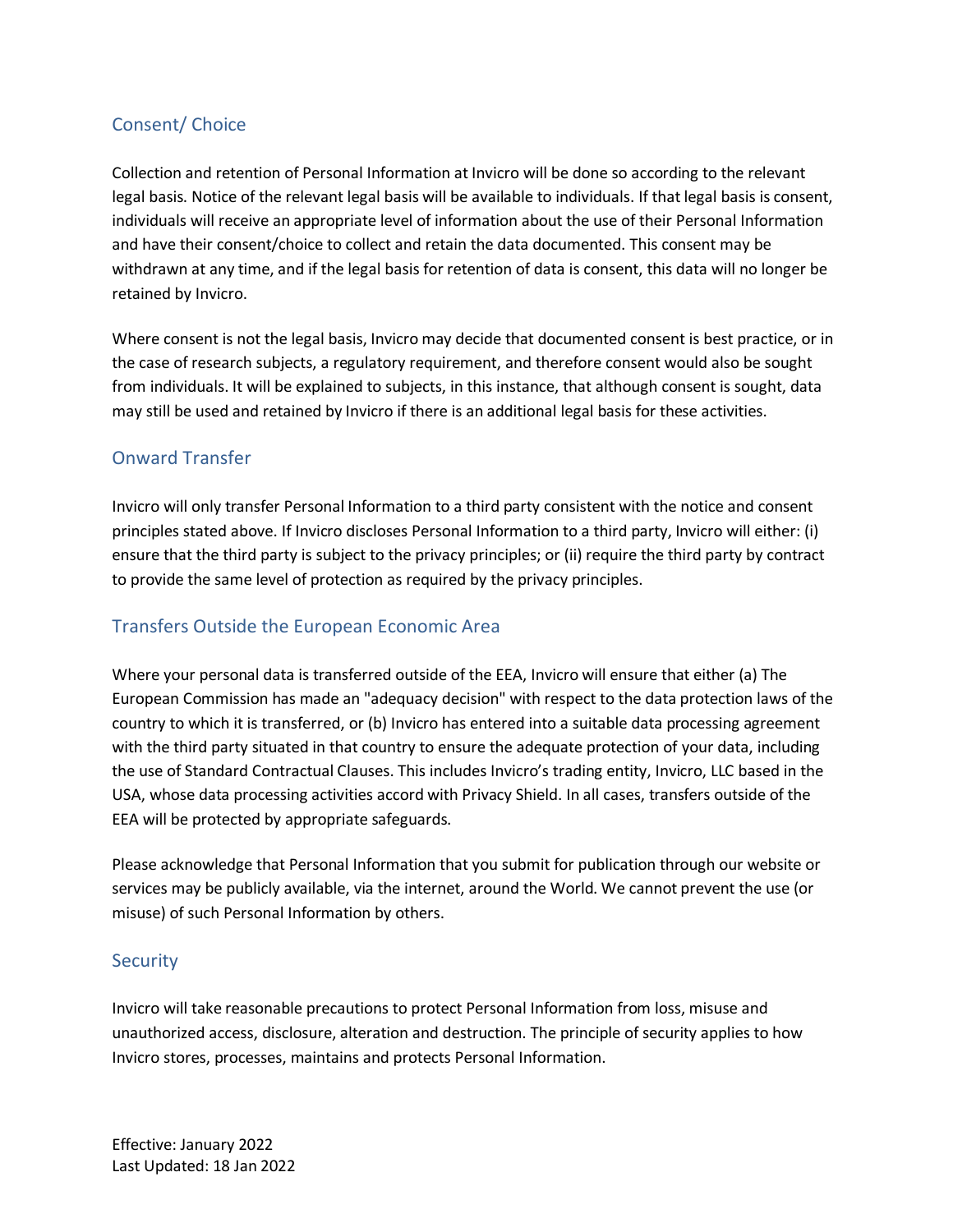### <span id="page-7-0"></span>Data Integrity

Invicro will only use and share Personal Information about individuals in a way that is consistent with the purposes for which the information was collected or subsequently authorized by those individuals. To the extent necessary for those purposes, Invicro will take reasonable steps to ensure that the information is accurate, complete, and current.

#### <span id="page-7-1"></span>Access

Invicro will provide individuals with reasonable access to Personal Information as defined by any additional agreements (i.e. Informed Consent Form) about them and they may request the correction or amendment of Personal Information that they demonstrate to be incorrect or incomplete.

#### <span id="page-7-2"></span>Enforcement

Invicro has put in place mechanisms to verify our ongoing adherence to these privacy principles. Invicro encourages individuals covered by this statement to raise any concerns that they have about the way Invicro processes their Personal Information by contacting us at the address below, and we will do our best to resolve them. Invicro has also agreed to participate in the independent dispute resolution program provided by the European Data Protection Authorities Panel, and the Swiss equivalent.

In compliance with the Privacy Shield Principles, the Invicro Entities commit to resolve complaints about an individual's privacy and Invicro's collection or use of Personal Information transferred to the United States pursuant to Privacy Shield. European Union and United Kingdom, and Swiss individuals with Privacy Shield inquiries or complaints should first contact us at [dpo@invicro.com].

Adherence by Invicro to these privacy principles may be limited to the extent required to meet a legal, governmental, national security or public interest obligation.

#### <span id="page-7-3"></span>Collection of Online Data

You are not required to provide Personal Information as a condition of using our website, except as may be necessary to provide you a product or service at your request. When you use our website, data may be stored for various security purposes. This data may include the name of your internet service provider, the website that you used to link to our site, the websites that you visit from our site and your IP-Address. This data could possibly lead to your identification, but we do not use it to do so. We do use the data from time to time for statistical purposes but maintain the anonymity of each individual user. In cases when Personal Information is provided to others to provide you products or services you have requested, or for other purposes you have authorized, we rely on technical and organizational means to assure that applicable data security regulations are followed. Your IP address is utilized for security and performance measurement with a 4-week retention of this information.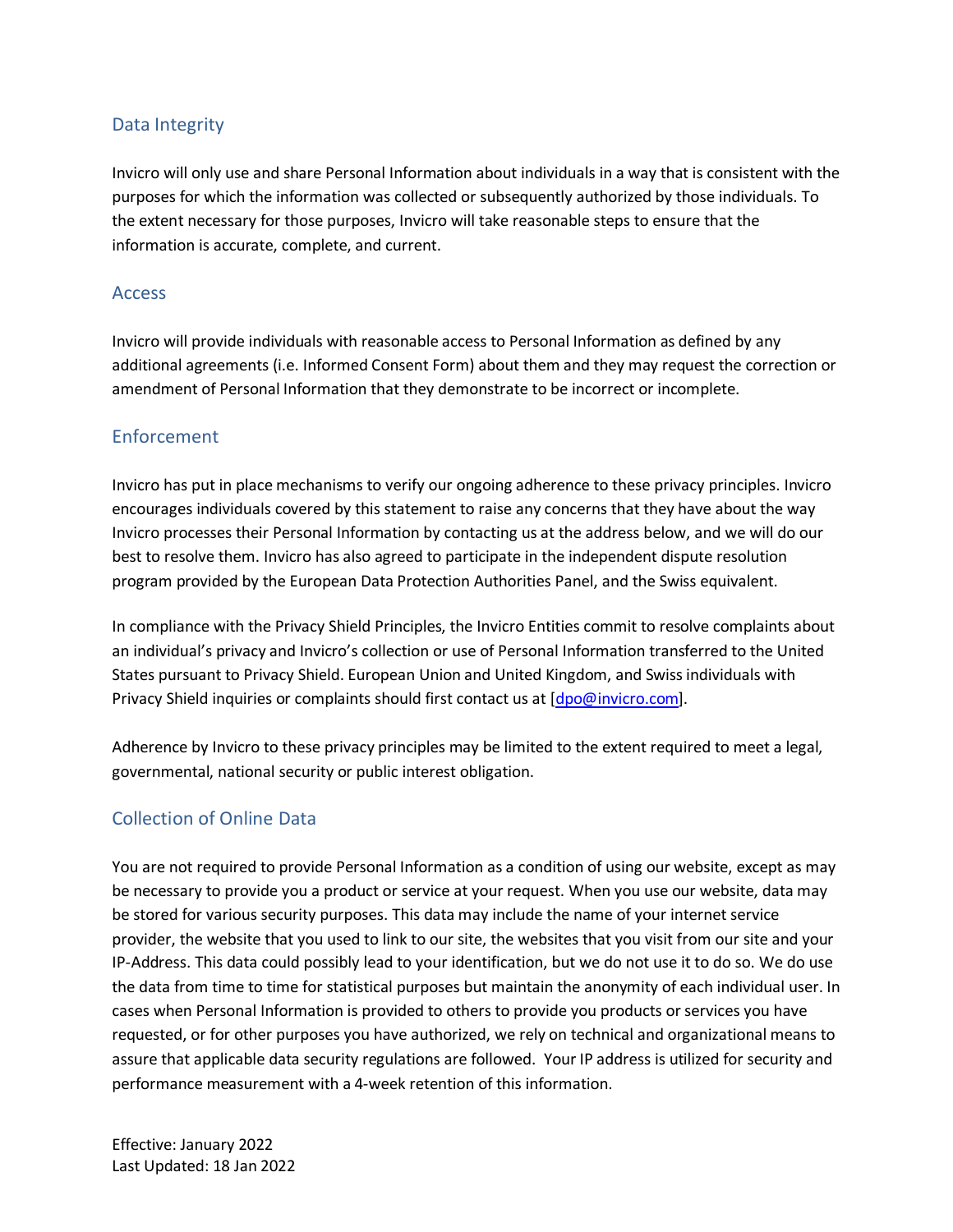# <span id="page-8-0"></span>Collection and Processing of Personal Information Online

Invicro collects Personal Information only when an individual provides it, through registration, completion of forms or e-mails, as part of an order for products or services, inquiries or requests about materials being ordered and similar situations in which an individual has chosen to provide the information to us.

The database and its contents remain at Invicro and stay with data processors or servers acting on our behalf and responsible to us. An individual's Personal Information will not be passed on by us or by our agents for use by third parties in any form whatsoever, unless we have obtained your consent or are legally required to do so.

Invicro will retain control of and responsibility for the use of any Personal Information disclosed to us. Some of this data may be stored or processed at computers located in other jurisdictions, such as the United States, whose data protection laws may differ from the jurisdiction in which an individual lives. In such cases, Invicro will ensure that appropriate protections are in place to require the data processor in that country to maintain protections on the data that are equivalent to those that apply in the country in which the individual live.

## <span id="page-8-1"></span>Individual's Rights

Individuals may instruct Invicro to provide any Personal Information it holds belonging to the individual; provision of such information will be subject to:

(a) an individual's request not being found to be unfounded or excessive, in which case a charge may apply; and

(b) the supply of appropriate evidence of an individual's identity (for this purpose, we will usually accept a photocopy of your passport certified by a solicitor or bank plus an original copy of a utility bill showing the individual's current address).

Invicro may withhold Personal Information that an individual requests to the extent permitted by law, or where it might involve another individual's Personal Information.

An individual may instruct Invicro at any time not to process their Personal Information for marketing purposes.

In practice, an individual will usually either expressly agree in advance to Invicro's use of that individual's Personal Information for marketing purposes, or Invicro will provide the individual with an opportunity to opt out of the use of the individual's Personal Information for marketing purposes.

The rights individuals have under data protection law are: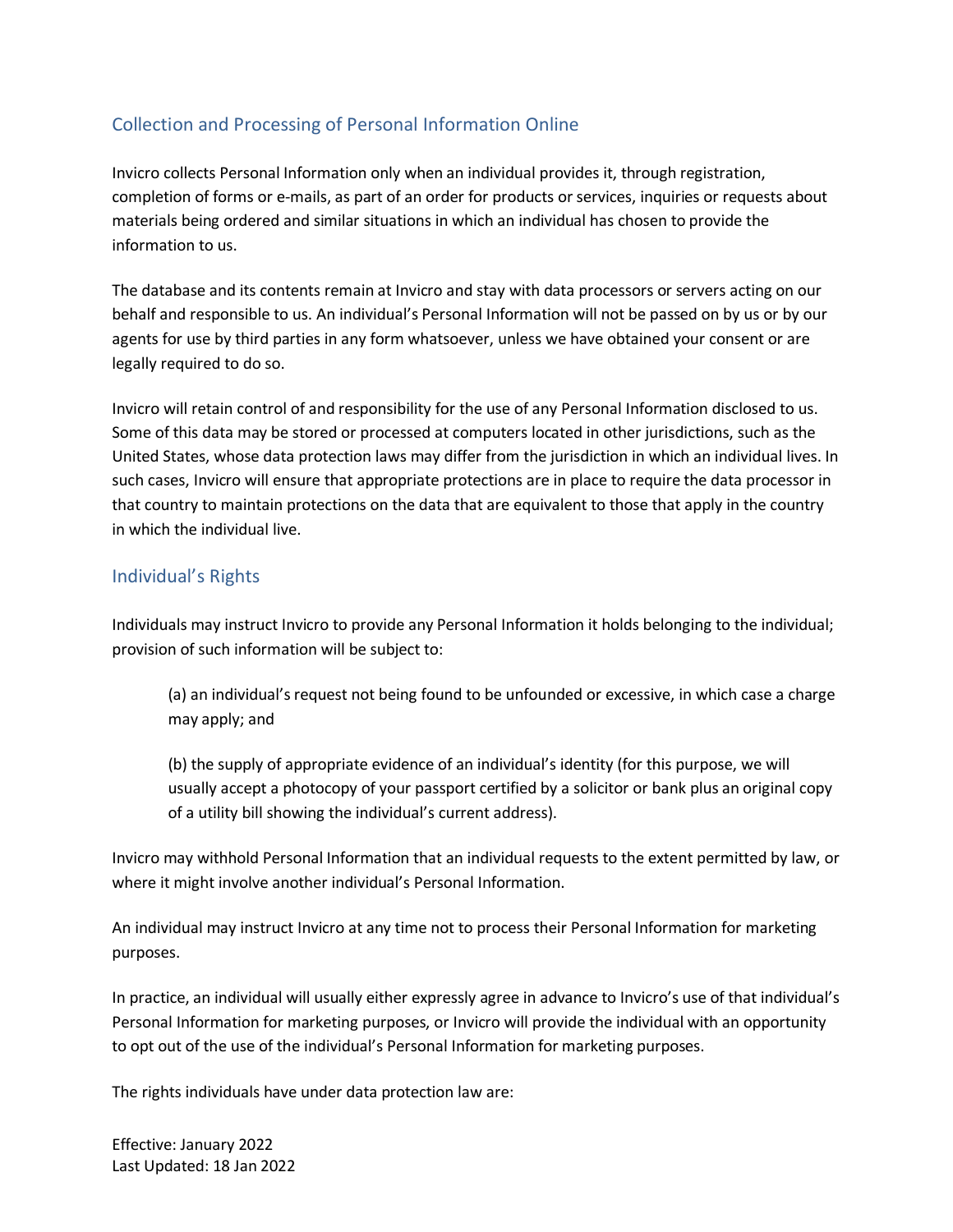- (a) the right to access;
- (b) the right to rectification;
- (c) the right to erasure;
- (d) the right to restrict processing;
- (e) the right to object to processing;
- (f) the right to data portability;
- (g) the right to complain to a supervisory authority; and
- (h) the right to withdraw consent.

**Right to access your data.** Individuals have the right to ask Invicro to confirm whether or not Invicro processes their Personal Information and to have access to the Personal Information and any additional information. That additional information includes the purposes for which Invicro processes their data, the categories of Personal Information Invicro holds and the recipients of that Personal Information. Individuals may request a copy of their Personal Information. The first copy will be provided free of charge, but Invicro may charge a reasonable fee for additional copies.

**Right to rectification.** If Invicro holds any inaccurate Personal Information, individuals have the right to have these inaccuracies rectified. Where necessary for the purposes of the processing, individuals also have the right to have any of their incomplete Personal Information completed.

**Right to erasure.** In certain circumstances individuals have the right to have Personal Information that Invicro holds about them erased. This will be done without undue delay. These circumstances include the following: it is no longer necessary for Invicro to hold the Personal Information in relation to the purposes for which it was originally collected or otherwise processed; an individual withdraws consent to any processing which requires consent; the processing is for direct marketing purposes; and the Personal Information have been unlawfully processed. However, there are certain general exclusions of the right to erasure, including where processing is necessary: for exercising the right of freedom of expression and information; for compliance with a legal obligation; or for establishing, exercising or defending legal claims.

**Right to restrict processing.** In certain circumstances individuals have the right to restrict the processing of their Personal Information. This is the case where: individuals do not think that the Personal Information Invicro holds about them is accurate; Personal Information is being processed unlawfully, but the Individual does not want their data to be erased; it is no longer necessary for Invicro to hold the individual's Personal Information for the purposes of processing, but an individual still requires that Personal Information in relation to a legal claim; and an individual has objected to processing, and are waiting for that objection to be verified. Where processing has been restricted for one of these reasons, Invicro may continue to store Personal Information. However, Invicro will only process it for other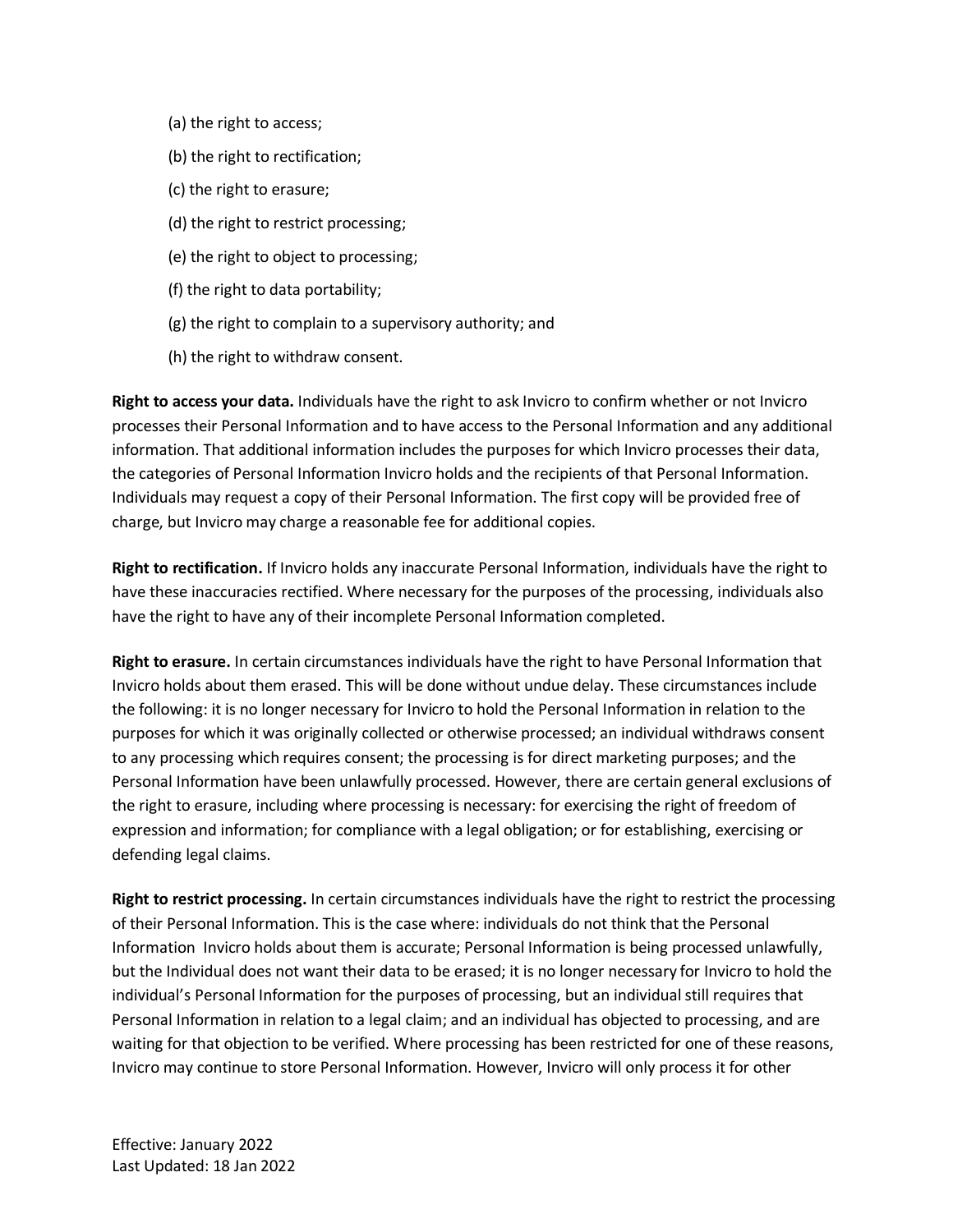reasons: with consent; in relation to a legal claim; for the protection of the rights of another natural or legal person; or for reasons of important public interest.

**Right to object to processing.** Individuals can object to Invicro processing their Personal Information on grounds relating to a particular situation, but only as far as our legal basis for the processing that it is necessary for: the performance of a task carried out in the public interest, or in the exercise of any official authority vested in Invicro; or the purposes of our legitimate interests or those of a third party. If an individual makes an objection, Invicro will stop processing their Personal Information unless Invicro is able to demonstrate compelling legitimate grounds for the processing, and that these legitimate grounds override the individual's interests, rights and freedoms; or the processing is in relation to a legal claim.

**Right to object to direct marketing.** An individual can object to us processing their Personal Information for direct marketing purposes. If an objection is set forth by the individual, Invicro will stop processing their Personal Information for this purpose.

**Right to object for statistical purposes.** An individual can object to Invicro processing their Personal Information for statistical purposes on grounds relating to their particular situation, unless the processing is necessary for performing a task carried out for reasons of public interest.

**Automated data processing.** To the extent that the legal basis Invicro is relying on for processing Personal Information is consent, and where the processing is automated, individuals are entitled to receive their Personal Information from Invicro in a structured, commonly used and machine-readable format. However, an individual may not have this right if it would adversely affect the rights and freedoms of others.

**Complaints to a supervisory authority.** If an individual thinks that Invicro's processing of their Personal Information infringes data protection laws, they can lodge a complaint with a supervisory authority responsible for data protection. Individuals may do this in the EU member state of their habitual residence, place of work or the place of the alleged infringement.

**Right to withdraw consent.** To the extent that the legal basis Invicro is relying on for processing Personal Information is consent, individuals are entitled to withdraw that consent at any time. Withdrawal will not affect the lawfulness of processing before the withdrawal.

**Exercising your rights.** Individuals may exercise any of their rights in relation to Personal Information by written notice to Invicro in addition to the other methods specified above.

# <span id="page-10-0"></span>Google Analytics

Invicro uses Google Analytics to analyze user activity in order to improve our website. For example, using cookies we can look at aggregate patterns and page performance trends. We can use such analysis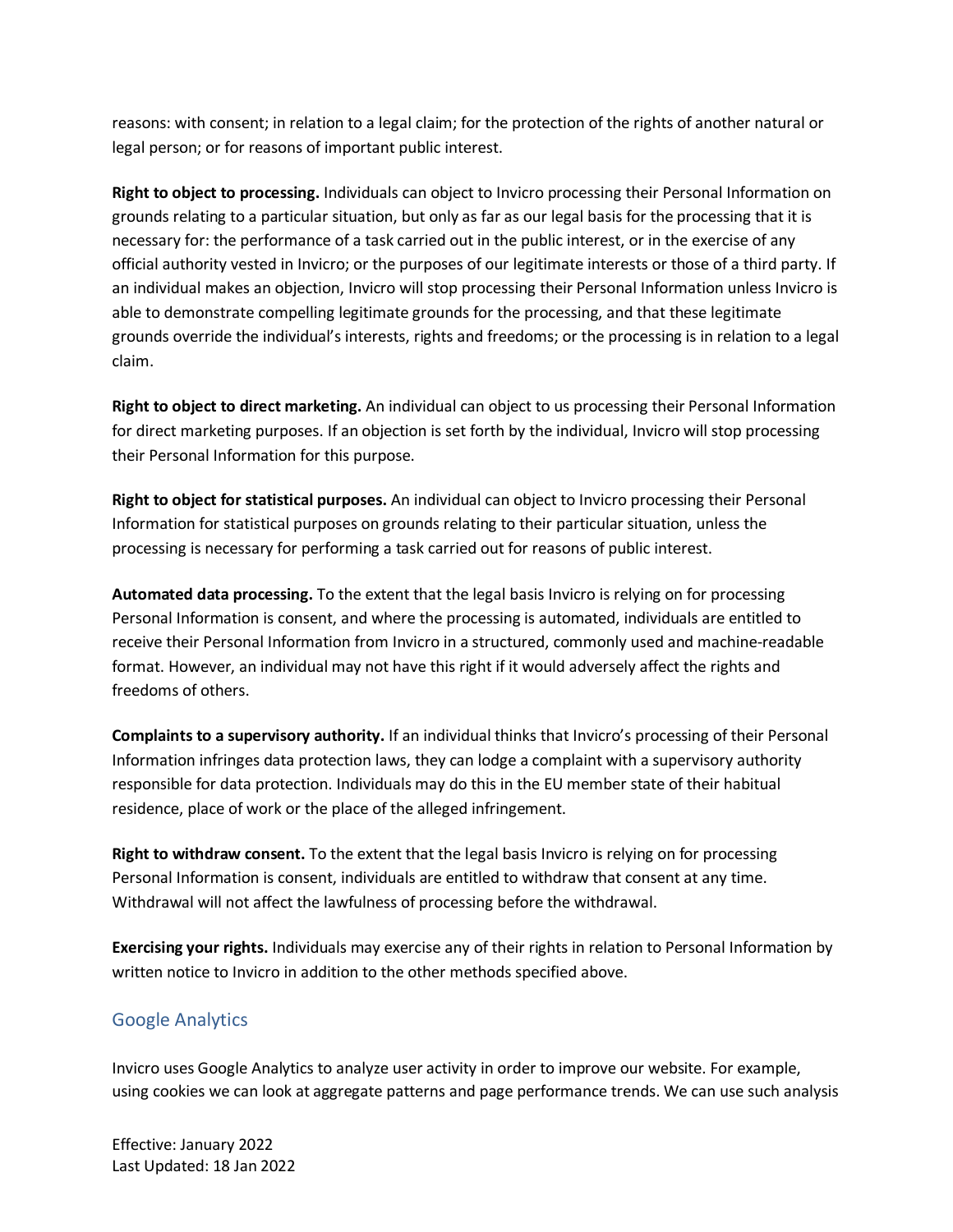to gain insights about how to improve the functionality and experience of the website. No Personal Information is taken from visitors from a website utilizing Google Analytics, nor is it stored. For information on how to opt-out of Google Analytics tracking, please visit this link [https://www.invicro.com/privacy-policy#GA"](https://www.invicro.com/privacy-policy#GA)

#### <span id="page-11-0"></span>Use of Cookies

Cookies are small text files that are stored in the visitor's local browser cache. Using such cookies, it is possible to recognize the visitor's browser in order to optimize the website and simplify its use. Data collected via cookies will not be used to determine the personal identity of the website visitor.

Most browsers are set-up to accept these Cookies automatically. In addition, you can deactivate the storing of cookies or adjust your browser to inform you before the Cookie is stored on your computer.

# <span id="page-11-1"></span>Children's Online Privacy Protection

In light of the importance of protecting children's privacy, we do not collect, process or use on our website any information relating to an individual whom we know to be under 13 years old without the prior, verifiable consent of his or her legal representative. Such legal representative has the right, upon request, to view the information provided by the child and/or to require that it be deleted.

#### <span id="page-11-2"></span>How to Contact Us

Initial questions, comments or complaints regarding collection and processing of your information should be directed to:

Data Protection Officer: Matt Chernesky, Senior Director of Information Technology Invicro 60 Temple Street Suite 8B New Haven, CT 06510 Email: dpo@invicro.com Telephone: 203-508-1520 Fax: 203-789-8037

Roughan Sheedy, Chief Operations Officer Invicro 119 Fourth Avenue Needham, MA 02494 Email: [dpo@invicro.com](mailto:dpo@invicro.com) Telephone: 203-508-1520